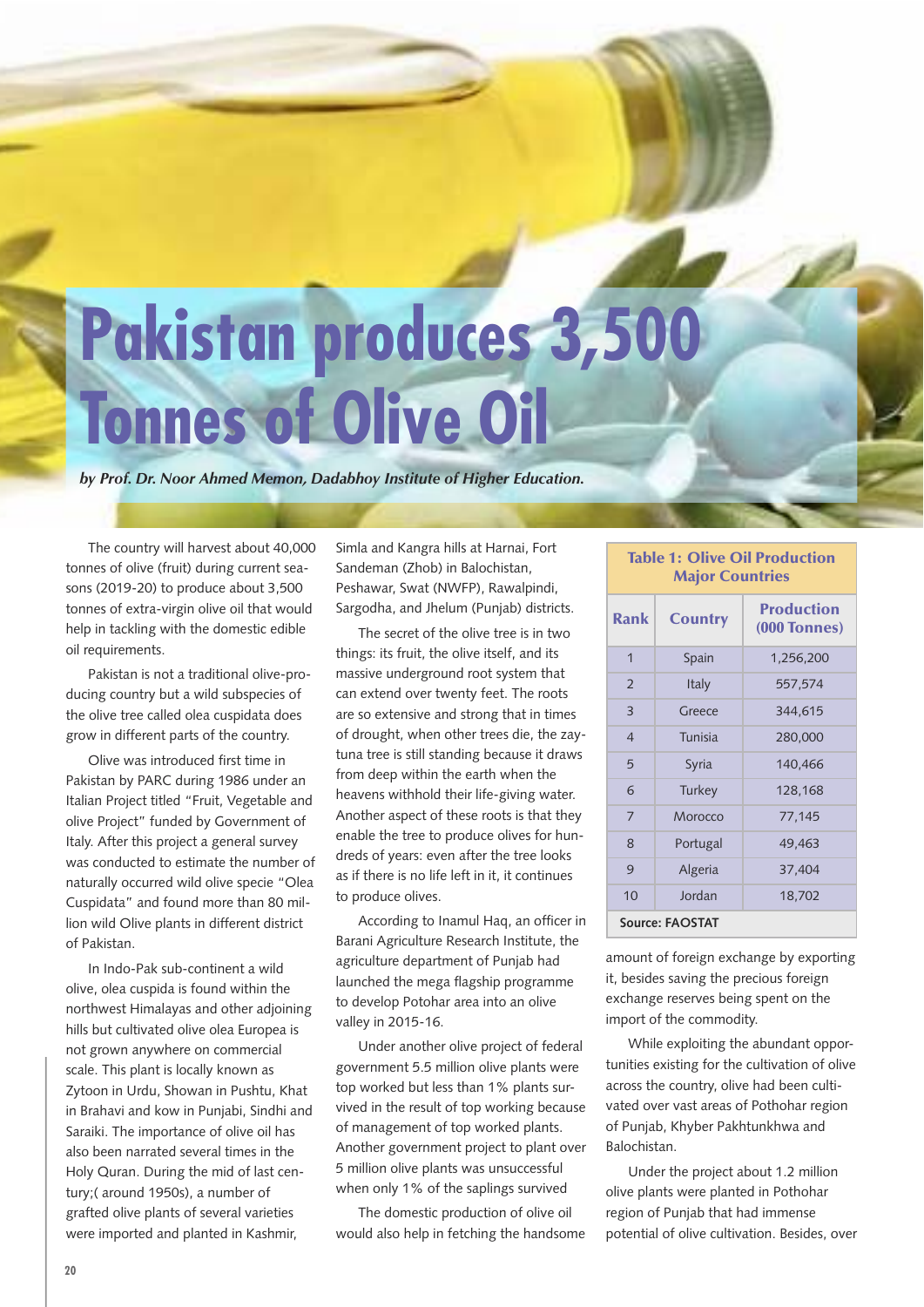one million olive plants were planted in Khyber Pakhtunkhwa and 500,000 olive plants in Balochistan Province under olive cultivation on commercial scales project. More over 4 million hectares of marginal land had been identified for olive cultivation across the country. The country was spending Rs1.76 billion during the year 2018-19 on the import of olive oil to meet with the domestic consumptions.

By cultivating the olive on commercial scales, Pakistan would not only able to save its precious forex reserves, but it could fetch billions of dollars by exporting olive oil, its by-products including olive pickles, soap, tea and other cosmetics.

The Dr Tariq, Project Director said government had allocated an amount of Rs 2.3 billion in its Public Sector Development Program for the year 2019- 20 on promotion and development of olive on commercial scale. On the other hand several other steps were being taken to encourage the small land holders to cultivate olive to alleviate poverty from the rural areas of the country.

In order to promote the exports of the domestic olive oil, the government would provide branding, labelling, packaging and marketing facilities to private sector.

| <b>Table 2: Import of Olive Oil</b><br><b>Quantity: Kg</b><br><b>Value: Rs. 000</b> |                 |              |                 |                |  |  |
|-------------------------------------------------------------------------------------|-----------------|--------------|-----------------|----------------|--|--|
|                                                                                     | 2018-19         |              | 2017-18         |                |  |  |
| <b>Country</b>                                                                      | <b>Quantity</b> | <b>Value</b> | <b>Quantity</b> | <b>Value</b>   |  |  |
| China                                                                               | 1,203           | 643          | 720             | 293            |  |  |
| Italy                                                                               | 95,041          | 42,357       | 82,859          | 36,164         |  |  |
| Spain                                                                               | 647,077         | 324,029      | 516,404         | 235,423        |  |  |
| <b>Tunisia</b>                                                                      | 34,295          | 19,009       | 6               | $\overline{3}$ |  |  |
| Turkey                                                                              | 6,490           | 3,777        | 26,982          | 12,172         |  |  |
| All other                                                                           | 2,187           | 1,064        | 14,735          | 6,773          |  |  |
| Total                                                                               | 786,293         | 390,879      | 641,706         | 290,828        |  |  |
| Source: Federal Bureau of Statistics.                                               |                 |              |                 |                |  |  |

Dr Tariq informed that in order to promote the exports as well as producing the extra virgin oil, the government was enforcing the standards of International Organization for Standardization (ISO) and International Olive Council.

He said that the locally produced olive oil was competing with the international standards as it was certified by Italy and Italy was also providing financial and technical assistance to government for olive promotion.

# **Importance of Olive**

Olive is good source of edible oil and is also used for table purpose particularly for pickles. The olive has not only nutritional and medicinal value but its fat content is also free from cholesterol. It is also used in food preservation, textile industry and cosmetic preparation along with variety of other purposes. Olive oil is one of the few widely used culinary oils that contain about 75% of its fat in the form of oleic acid. Olive fruit due to its nutri-

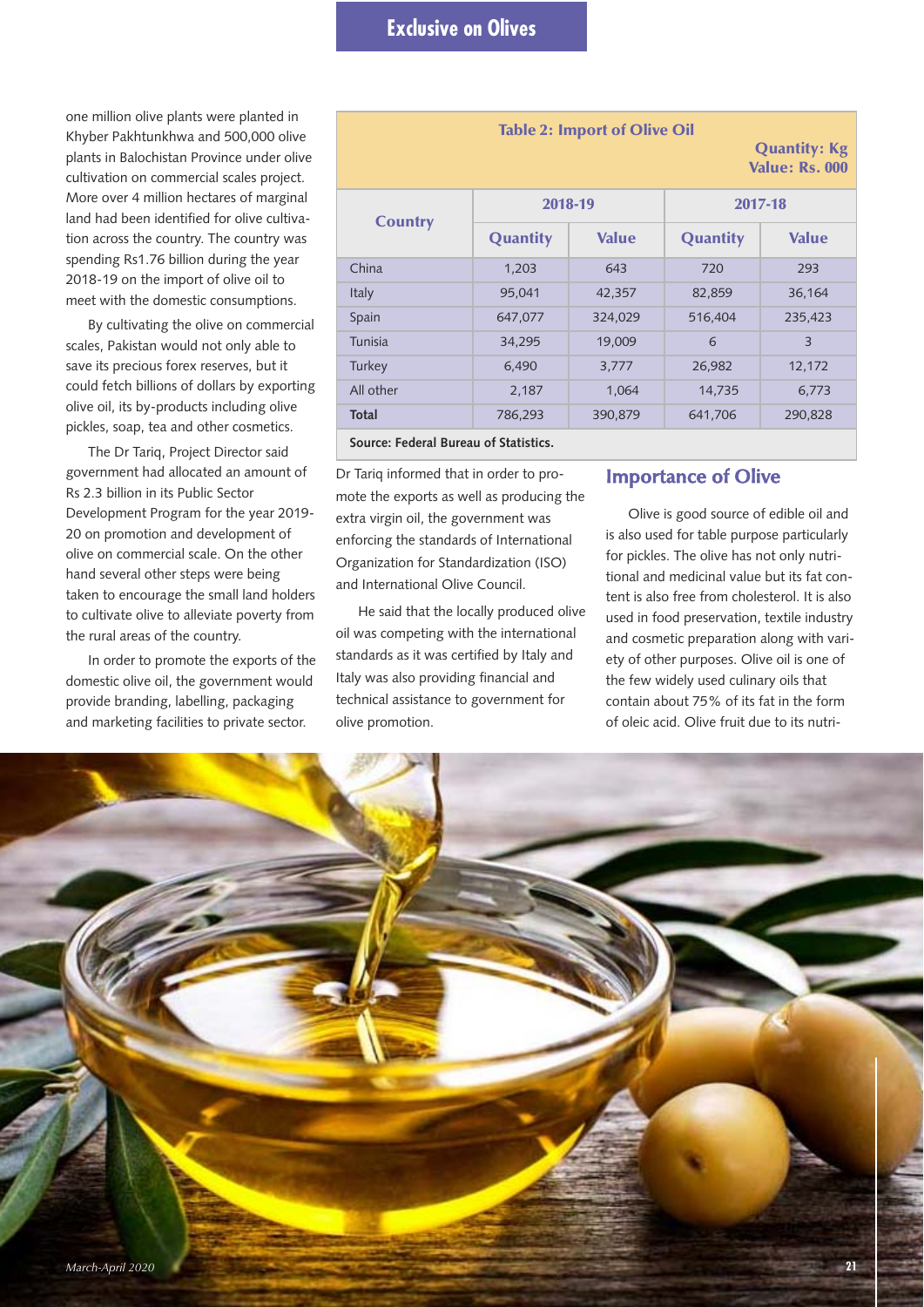

tional and medicinal importance is a blessing of Almighty/Allah. Olive has been referred in noble way at many places in the Holy Quran and its importance has been certified by many saying of Holy Prophet.

# **Import of Olive oil**

Import of Olive oil into Pakistan increased from 3,037tonnes worth Rs. 1.24 billion in 2017-18 to 4,452 tonnes worth Rs. 1.76 billion in 2018-19, thus showing an increase of 380% in term of value. Country-wise imports of Olive oil into Pakistan are given in **Table-1** and **Table-2.**

# **World Production**

Spain is still the world's largest producer of olive oil, with more than half of world production and far from the second producer which is Italy. In Europe, 78% of the world's olive oil is produced. Global

**Table 3: Import of Other Olive Oil and its Fractions Quantity: Kg Value: Rs. 000**

| <b>Country</b>        | 2018-19         |              | 2017-18         |              |  |
|-----------------------|-----------------|--------------|-----------------|--------------|--|
|                       | <b>Quantity</b> | <b>Value</b> | <b>Quantity</b> | <b>Value</b> |  |
| <b>Italy</b>          | 350,189         | 138,419      | 354,084         | 135,982      |  |
| Spain                 | 2,888,312       | 1,080,735    | 1,870,255       | 746,985      |  |
| Turkey                | 277,355         | 100,374      | 96,427          | 38,698       |  |
| <b>Tunisia</b>        | 75,284          | 28,558       | 533,991         | 21,085       |  |
| <b>European Union</b> | 71,832          | 25,731       | 13,623          | 4,815        |  |
| United Kingdom        | 2137            | 837          | 3,160           | 1,083        |  |
| All other             | 759             | 300          | 475,491         | 1,747        |  |
| <b>Total</b>          | 3,665,868       | 1,374,954    | 2,396,049       | 950,395      |  |
|                       |                 |              |                 |              |  |

**Source: Federal Bureau of Statistics.**

olive oil production is forecast to rise by 28% for 2017-18 compared to the previous year, according to the International Olive Council (IOC). The IOC said global output was expected to 3,315,000 tonnes for the 2017-18 crop years, an increase of 723,500 tonnes compared with 2016- 2017.

Tunisia experienced the largest increase, producing 280,000 tonnes, a 180% increase compared with last year; Italy also had a strong season, producing

428,900 tonnes, an increase of 135%. Portugal, Argentina and Greece also experienced large increases, producing an additional 94%, 81% and 77% respectively, compared with the previous 2017- 18 year. Turkey and Morocco enjoyed more moderate increases, producing 48% and 27% more olive oil respectively than last year. However, Spain remains the world's single largest producer with an output of 1,256,200 tonnes, making up about 38% of the world total. The world